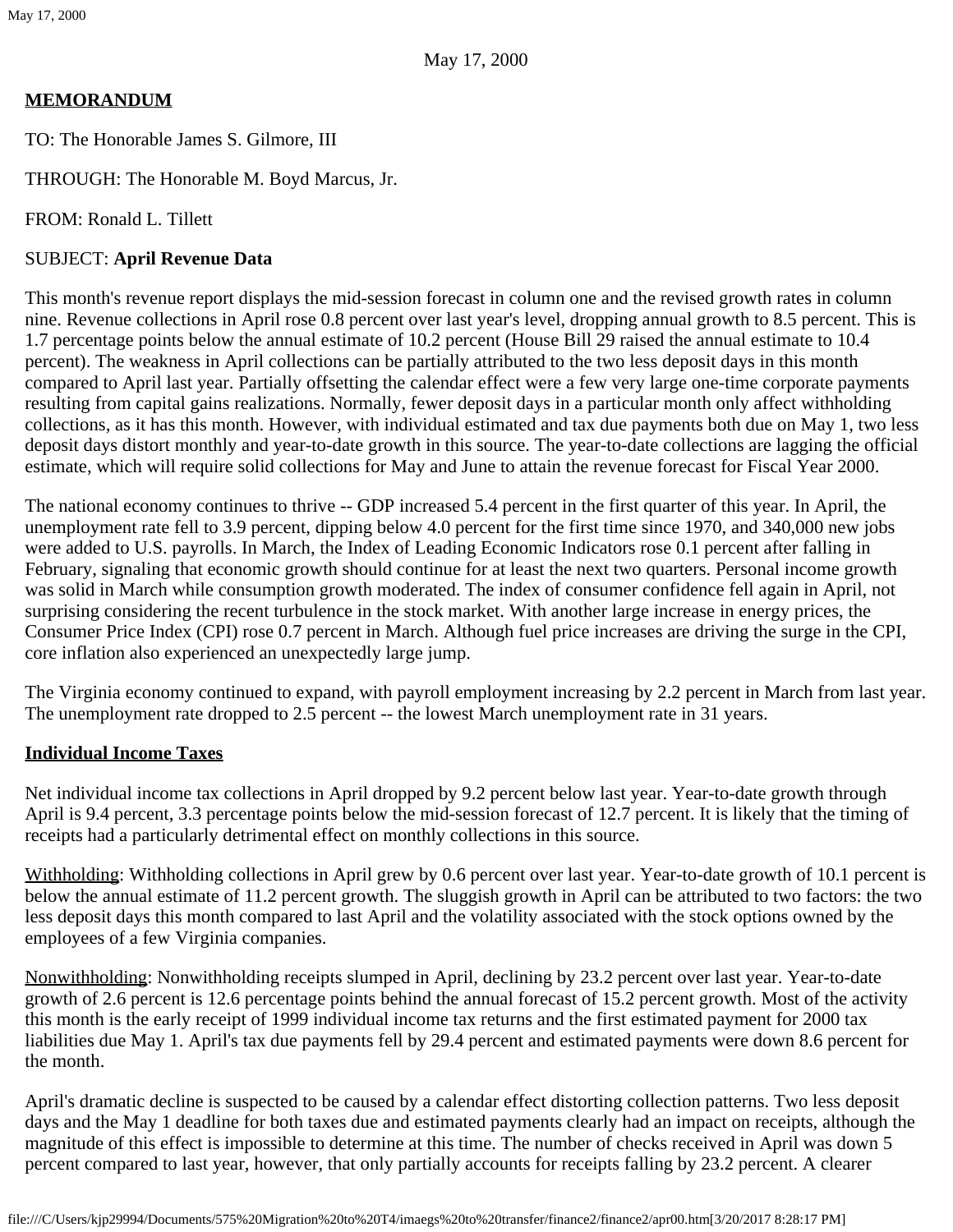picture will be available at the end of May when all payments are processed. To date, over 56 percent of the fiscal year estimate has been received, leaving about \$745.2 million to be collected in the next two months (compared with \$544.4 million collected over the same period last year).

Refunds: As the Department of Taxation (TAX) moves through the high cycle of refund season, income tax refunds in April were 9.3 percent behind last year. On a year-to-date basis, refunds issued are up 4.0 percent, tracking close to the annual estimate of 6.9 percent growth. Through April, about 1.8 million refund returns have been processed -- about the same amount as compared to last year.

Through April, TAX has processed more than 425,000 electronically filed income tax returns -- an increase of 125,000 from last year. Also, TAX processed 58,000 returns through the telefile pilot program that will go statewide next year.

## **Sales and Use Tax**

Sales tax collections rebounded in April, growing by 10.3 percent, after two consecutive weak months. On a year-todate basis, sales tax growth is at 7.0 percent -- tracking slightly ahead of the forecast of 6.8 percent.

# **Corporate Income Tax**

In April, corporations made their first estimated payment for tax year 2000 along with either a final or extension return for tax year 1999. Corporate income tax collections grew by a tremendous 69.7 percent in April compared with last year. However, a few one-time payments resulting from tax liability attributed to capital gains realizations made by several large Virginia companies distorts the corporate collections picture. Year-to-date growth of 34.7 percent is well ahead of the annual estimate of 14.0 percent growth. Even after adjusting revenue growth for these large one-time payments, annual corporate receipts are still up a robust 17.9 percent.

#### **Public Service Corporations**

Public service corporations made their third estimated payment of the fiscal year. April collections fell by 8.4 percent. Year-to-date receipts are down 5.3 percent -- 13.7 percentage points behind the annual estimate of 8.4 percent growth.

#### **Insurance Company Premiums**

This month's receipts, which represent the first estimated payment on calendar year 2000 premium sales, were 3.4 percent above last April's collections. Year-to-date growth of 3.9 percent is tracking 2.0 percentage points above the annual estimate of 1.9 percent growth.

#### **Interest**

The usual third quarter transfer of money to nongeneral fund accounts occurred in April, resulting in a net outflow of \$11.5 million this month compared to \$6.9 million last April. Year-to-date growth is down 5.3 percent, well behind the annual forecast of 6.8 percent growth.

# **ABC Taxes**

ABC tax collections (Beer and Beverage only) were up 8.4 percent in April from a year ago. On a year-to-date basis, collections are up 5.5 percent over fiscal year 1999, 3.2 percentage points ahead of the mid-session forecast of 2.3 percent growth.

# **Lottery Revenues**

Lottery net income for the month increased 5.5 percent and raised year-to-date growth to 1.4 percent -- well ahead of the annual estimate of a 2.1 percent decline. Although sales declined 12.5 percent in April, low prize payouts were the contributing factor for the higher net income this month.

# **All Other Revenue**